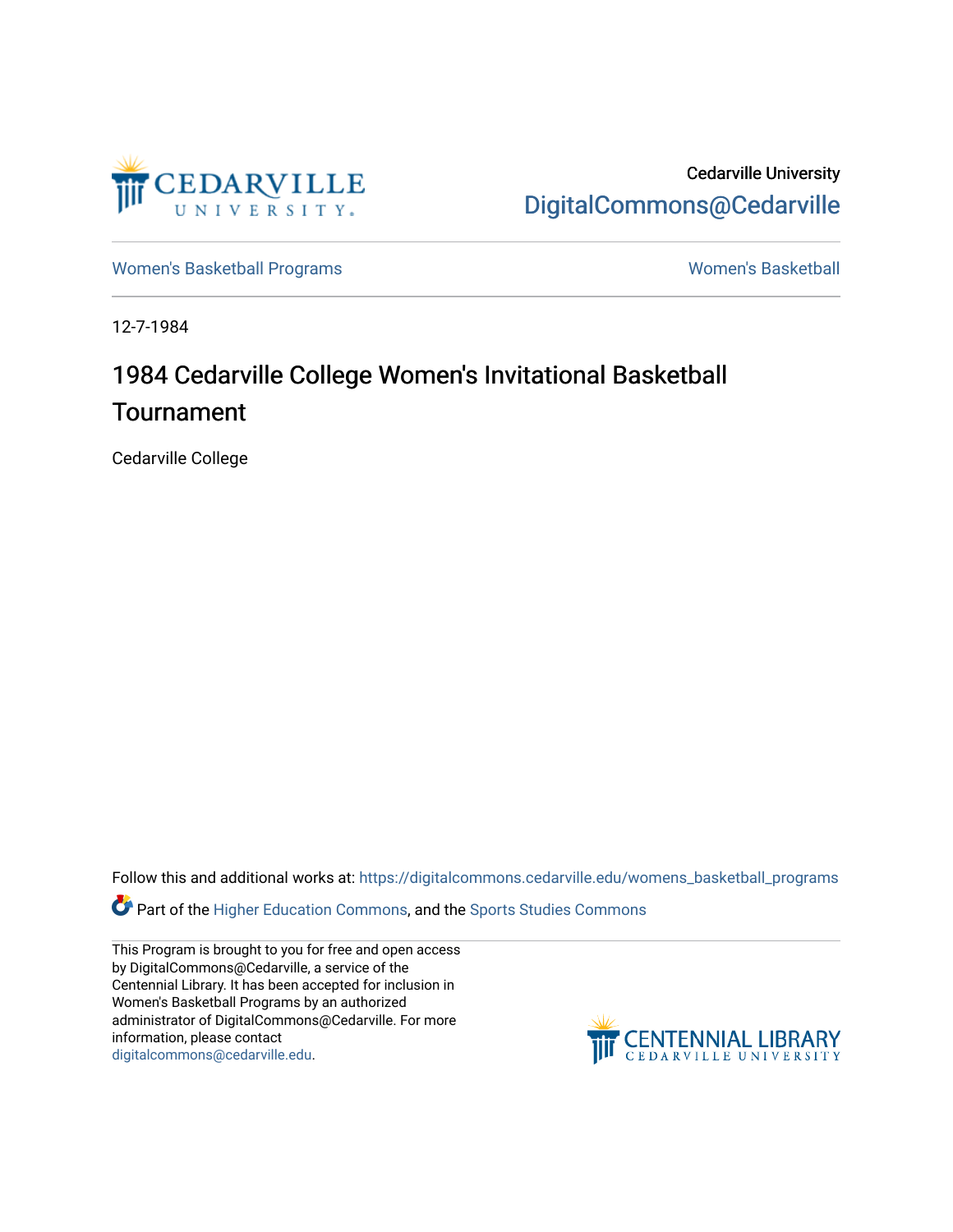### **CEDARVILLE COLLEGE WOMEN <sup>1</sup> S INVITATIONAL BASKETBALL TOURNAMENT**

December 7-8, 1984

Athletic Center

#### Friday

| $6$ p.m. | Hanover vs. Mt Vernon |  |  |
|----------|-----------------------|--|--|
| $8$ p.m. | Grace vs. Cedarville  |  |  |

#### Saturday

| 11 a.m. | Consolation Game  |  |
|---------|-------------------|--|
| 1 p.m.  | Championship Game |  |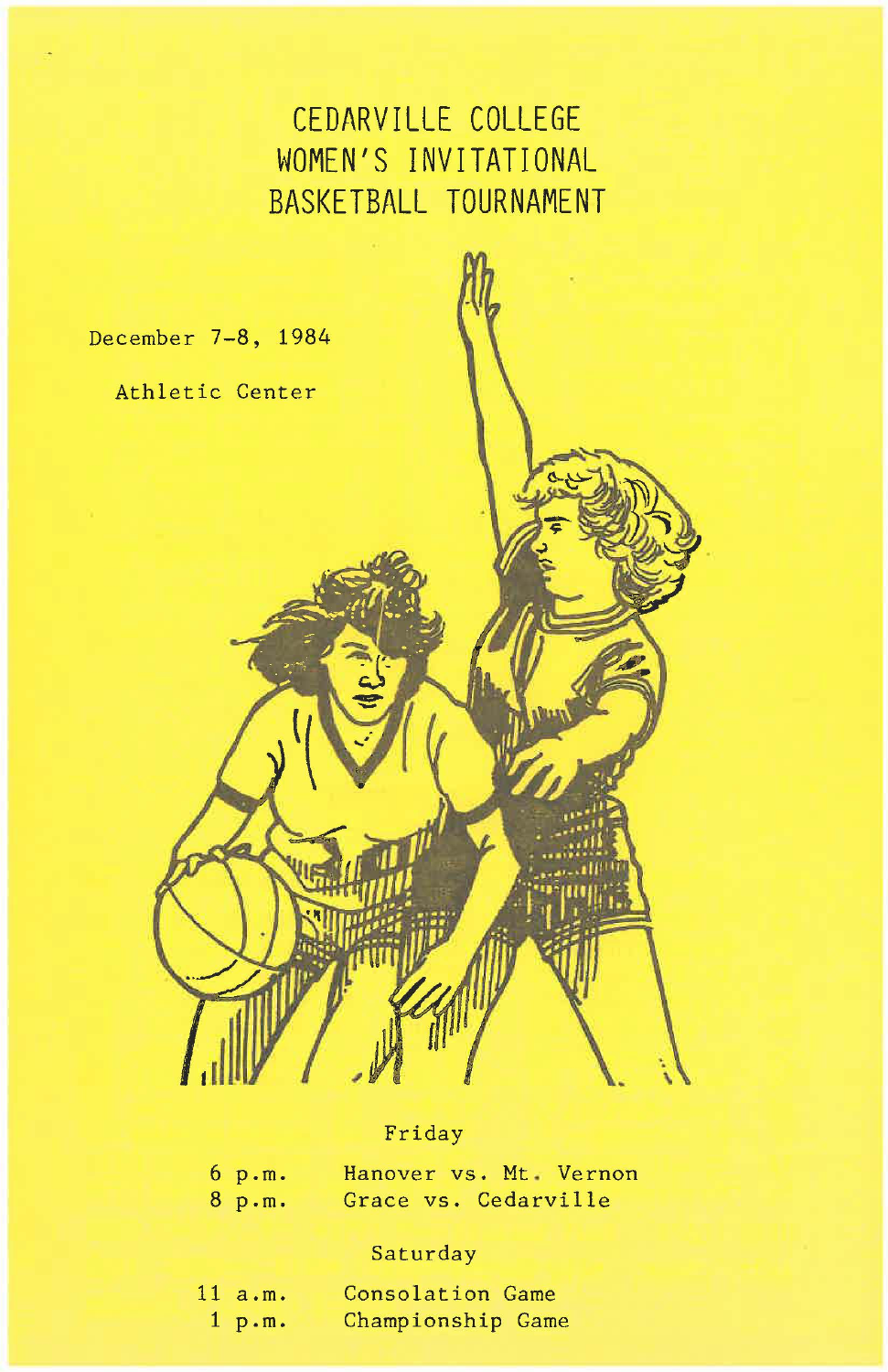## HANOVER COLLEGE<br>"Panthers"

| N <sub>0</sub>               | <b>PLAYER</b> | HT.    | <b>YR</b>      | <b>HOMETOWN</b>  |
|------------------------------|---------------|--------|----------------|------------------|
| 10                           | Susan Nolting | 5'0''  | S <sub>0</sub> | Manhatten, KS    |
| 12                           | Jenny Draper  | 5'4''  | <b>SR</b>      | Roann, IN        |
| 13                           | Marva Alstott | 5'10'' | FR.            | Corydon, IN      |
| 14                           | Amy Cowell    | 5'7''  | FR.            | Lacon, IL        |
| 15                           | Molly Totten  | 5.6"   | $J_{\rm R}$    | Hanover, IN      |
| 21                           | Marci Smith   | 5'9''  | FR.            | New Albany, IN   |
| 22                           | Jenny Clark   | 5'9''  | FR.            | Indianapolis, IN |
| 25                           | Missy Roberts | 5'5''  | FR.            | Sellersburg, IN  |
| 30                           | Chris Field   | 6'0''  | <b>FR</b>      | Fort Wayne, IN   |
| 32                           | Kim Kroll     | 5'6''  | JR             | Madison, IN      |
| 41                           | Julie Oak     | 5'9''  | S <sub>0</sub> | Scottsburg, IN-  |
| <b><i>A A AM AN AN A</i></b> |               |        |                |                  |

HEAD COACH: Mary Freeland

# MT. VERNON NAZARENE<br>"Cougars"

| N <sub>0</sub> | <b>PLAYER</b>                             | НT     | YR              | <b>HOMETOWN</b>   |
|----------------|-------------------------------------------|--------|-----------------|-------------------|
| 12             | Tina Hogue                                | 5'6''  | J <sub>R</sub>  | Howard, OH        |
| 14             | Karen Phipps                              | 5'6''  | S <sub>0</sub>  | Philo, OH         |
| 20             | Chris Shooter                             | 5'6''  | $J_{R}$         | Senecaville, OH   |
| 24             | Vicki Saunders                            | 5.6"   | $J_{\rm R}$     | Dayton, OH        |
| 30             | Tresha Moreland                           | 6'0''  | <b>FR</b>       | Amelia, OH        |
| 32             | Stephanie Novak                           | 5'8"   | SO <sub>2</sub> | Sherrodsville, OH |
| 34             | Wendy Maloy                               | 5'9''  | SO <sub>2</sub> | Fort Recovery, OH |
| 40             | Barb Mollica                              | 5'7''  | SR.             | Mansfield, OH     |
| 42             | B.J. Shivers                              | 5'8''  | FR.             | Byesville, OH     |
| 44             | Jennie Fuller                             | 6'2''  | FR.             | Centerburg, OH    |
| 45             | Marilyn Rutherford                        | 5'10'' | J <sub>R</sub>  | Centerburg, OH    |
|                | <b>HEAD COACH:</b><br><b>Paul Swanson</b> |        |                 |                   |
|                | Mike Durbin<br>ASST. COACH:               |        |                 |                   |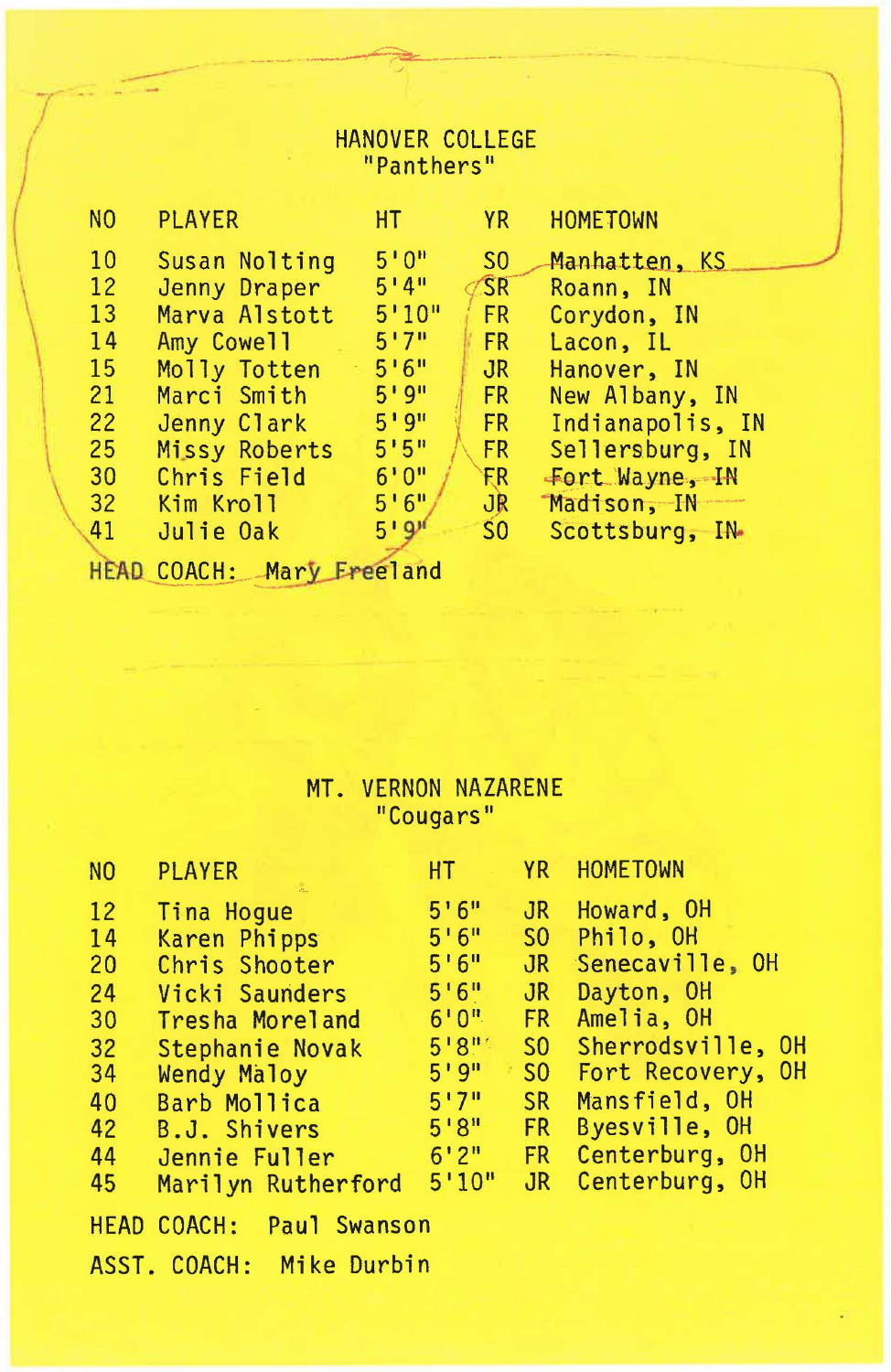#### **GRACE COLLEGE** "Lancers"

| N <sub>0</sub> | <b>PLAYER</b>                | HT.   | <b>YR</b>      | <b>HOMETOWN</b> |
|----------------|------------------------------|-------|----------------|-----------------|
| 11             | Jolie Eckhardt               | 5'9'' | J <sub>R</sub> | Mason, MI       |
| 13             | Anita Barr                   | 5'8'' | <b>SR</b>      | Lebanon, PA     |
| 14             | Cheryl Lancaster             | 5'7'' | S <sub>0</sub> | Midland, MD     |
| 15             | Linda Kowatch                | 5'4'' | S <sub>0</sub> | Lakeville, IN   |
| 21             | Rachael Walter               | 5!5"  | JR             | Mishawaka, IN   |
| 22             | Sally Wilging                | 5'5'' | JR             | Mansfield, OH   |
| 24             | Pam Mullinix                 | 5'7'' | <b>FR</b>      | Baltimore, MD   |
| 30             | Janine Zeltwanger            | 5'11" | <b>SR</b>      | Bremen, IN      |
| 32             | Dawn Comstock                | 5'8'' | <b>FR</b>      | Jackson, MI     |
| 42             | Darcy Plott                  | 5'4'' | <b>FR</b>      | Galion, OH      |
|                | HEAD COACH: Terry Weinberger |       |                |                 |

ASST. COACH: Janel Kessler

MANAGER: Monica Dever

CEDARVILLE COLLEGE "Yellow Jackets"

At Large

| N <sub>0</sub>  | <b>PLAYER</b>                     | HT.    |                 | YR HOMETOWN      |
|-----------------|-----------------------------------|--------|-----------------|------------------|
| 4               | Patti Parker                      | 5'6''  | FR.             | Bigfork, MT      |
| 10              | Crystal Patrick                   | 5'2''  | FR.             | Waverly, OH      |
| 12              | <b>Yvette Printy</b>              | 5'8''  | FR.             | Rosalia, WA      |
| 14              | Karen Headdings                   | 5'8''  | JR              | Halifax, PA      |
| 20 <sup>2</sup> | <b>Ruth Eissens</b>               | 5'8''  | FR.             | Fulton, IL       |
|                 | 22 Sherri Norrick                 | 5'7''  | S <sub>0</sub>  | Winamac, IN      |
| 24              | Jewel Schroder                    | 5'7''  | <b>SR</b>       | Fergus Falls, MN |
| 30 <sup>°</sup> | Tonya Bumpus                      | 5'10'' | FR              | Cumberland, OH   |
| 34              | Stacy McCaskill                   | 519"   | FR -            | No. Jackson, OH  |
| 40              | Julie Butler                      | 5'8''  | SO <sub>2</sub> | Eldora, IA       |
| 42              | Beth Goldsmith                    | 5'9''  | $J_{\rm R}$     | Guelph, ONT      |
|                 | HEAD COACH: Dr. Karol Hunt        |        |                 |                  |
|                 | ASST. COACH: Diane Lichtensteiger |        |                 |                  |
|                 | MANAGER: Kristi Burton            |        |                 |                  |